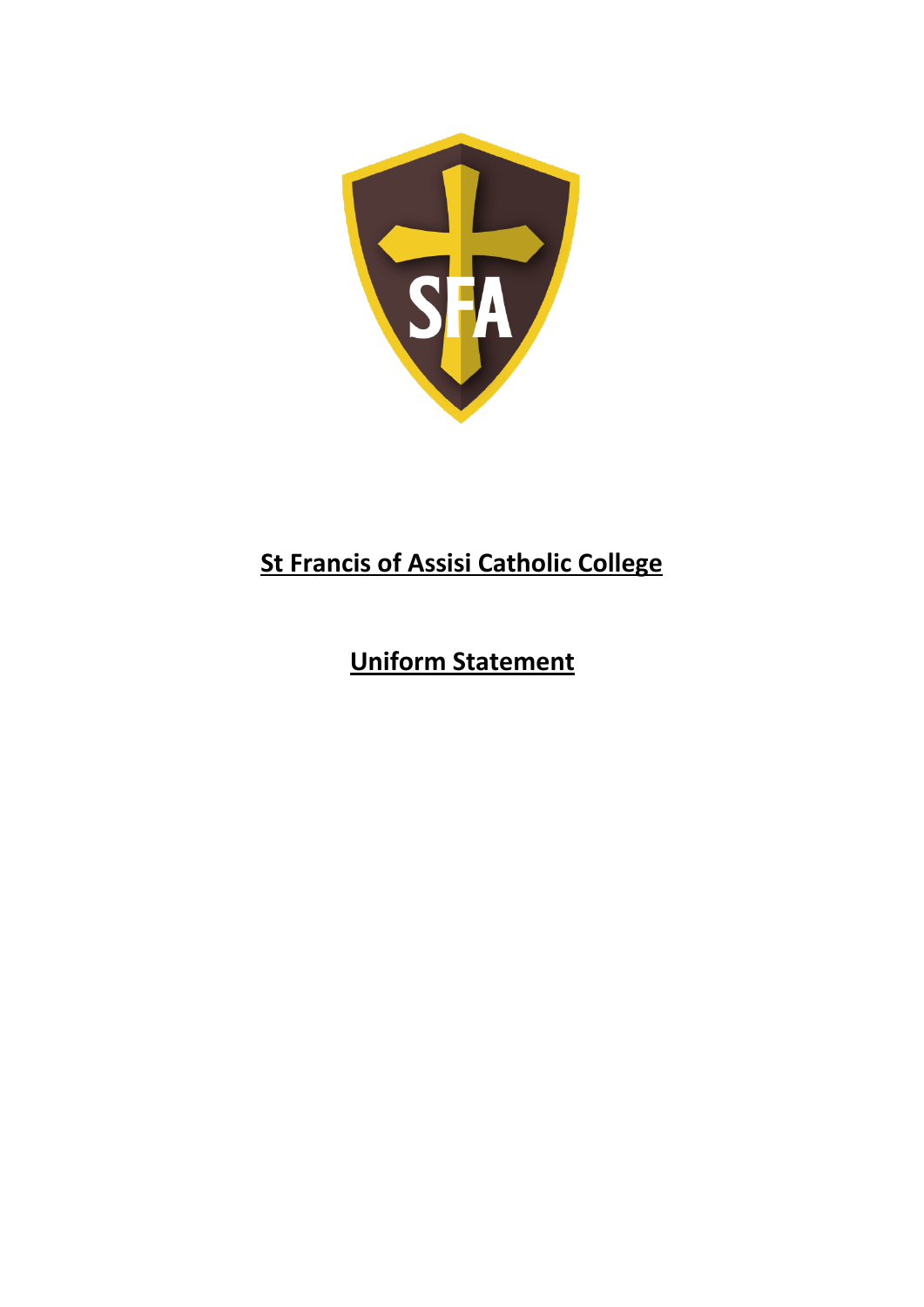#### **Uniform and Appearance**

Wearing a school uniform is essential to being part of our school community. We believe that wearing our uniform indicates that students have the highest standards and, this outward sign, indicates that they are proud to be part of St Francis of Assisi. Students should be proud to be members of St Francis of Assisi and therefore should wear the uniform properly and with pride. A separate uniform document is published and shared annually. Shoes must be proper shoes and not black trainer- style shoes (see attached guidance). Make up must be minimal, only natural or clear colour nail varnish is permitted, and extensions or false nails are not permitted. Facial piercings or tongue piercings are not permitted. Extremes of hairstyle (including unnatural hair colour) are not permitted. The Headteacher will be the final arbiter of what is an acceptable hair style. Persistent transgressions of these rules will result in an after- school detention as per the Consistent Management approach and potentially Internal Inclusion if the behaviour continues.

Should parents/ carers have genuine difficulty in providing full uniform, the Headteacher will be happy to discuss the matter in confidence.

### **Uniform for Year 7 – 11 Students**

| <b>Footwear</b> |                                  | Footwear must be plain black shoes of a polishable material. Velcro<br>fastening shoes or shoes with plain black laces. |  |
|-----------------|----------------------------------|-------------------------------------------------------------------------------------------------------------------------|--|
|                 | Footwear with heels over 1 inch. |                                                                                                                         |  |
|                 |                                  | Trainer, canvas or shoes with elaborate decoration or logos.                                                            |  |
|                 |                                  | <b>Branded footwear or Converse type footwear</b>                                                                       |  |
| <b>Blazer</b>   |                                  | Brown Blazer with school logo. To be worn to and from all lessons.                                                      |  |
| <b>Shirts</b>   |                                  | Plain white blouse or shirt must be worn with a school tie knotted to<br>the neck.                                      |  |
|                 |                                  | Polo shirts. T-shirts and vests with logos not to be visible under<br>shirts.                                           |  |
| <b>Jumpers</b>  |                                  | Brown v-neck jumper.                                                                                                    |  |
|                 |                                  | Cardigan, jumper or sweatshirt without school logo. Hoodie worn<br>under the blazer.                                    |  |
| Trousers /      |                                  | Plain black tailored straight style trousers (loose fit) or plain brown                                                 |  |
| <b>Skirts</b>   | knee length skirt.               |                                                                                                                         |  |
|                 |                                  | Tight short skirts, skinny fit trousers, hipsters, lycra, or denim of any                                               |  |
|                 |                                  | colour.                                                                                                                 |  |

### **Uniform Expectations**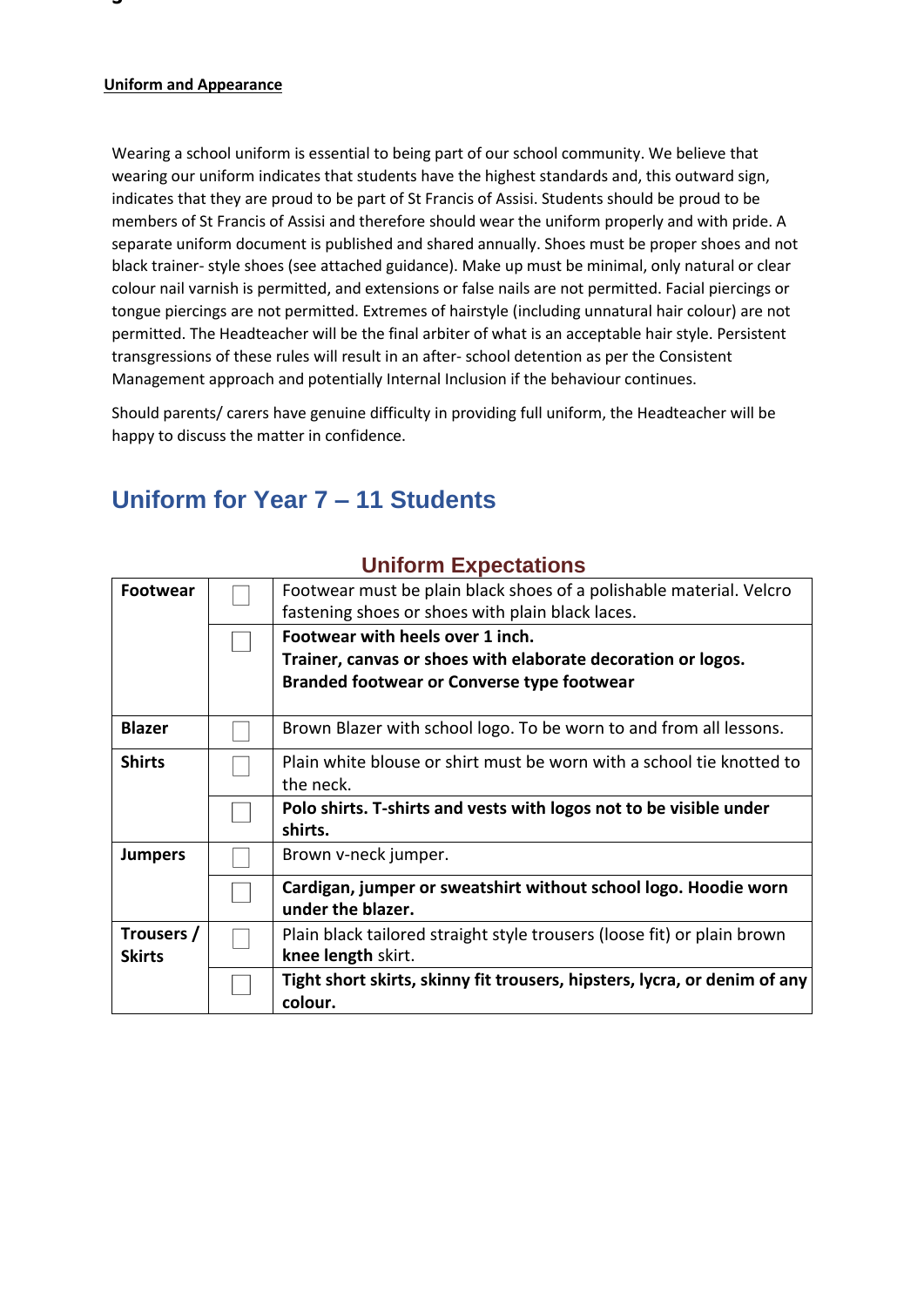| <b>Jewellery</b>             | Single stud earrings are permitted in the ear lobe.                                                                                     |  |  |
|------------------------------|-----------------------------------------------------------------------------------------------------------------------------------------|--|--|
|                              | No other piercings.                                                                                                                     |  |  |
|                              | No rings, pendants or necklaces.                                                                                                        |  |  |
| Outdoor<br>Wear              | No items of outdoor clothing to be worn during lessons or inside the<br>building.                                                       |  |  |
| <b>Belts</b>                 | Plain black and not to be worn for decoration.                                                                                          |  |  |
| Hats/Caps                    | These should not be worn in the school building at any time.                                                                            |  |  |
| <b>Hairstyles</b>            | Neat and presentable and of natural colour.                                                                                             |  |  |
|                              | Extreme, offensive, excessively short. Not in keeping with the ethos<br>of the school.                                                  |  |  |
| Make-up                      | Inappropriate or excessive make-up should not be worn.                                                                                  |  |  |
| <b>School</b><br><b>Bags</b> | These should be of a suitable size to accommodate A4 sized books,<br>folders and other equipment, e.g. rucksack, satchel, messenger bag |  |  |
|                              | Handbags are not appropriate for a school bag.                                                                                          |  |  |

| <b>School Uniform</b> | <b>Not School Uniform</b> |
|-----------------------|---------------------------|
|                       |                           |
|                       |                           |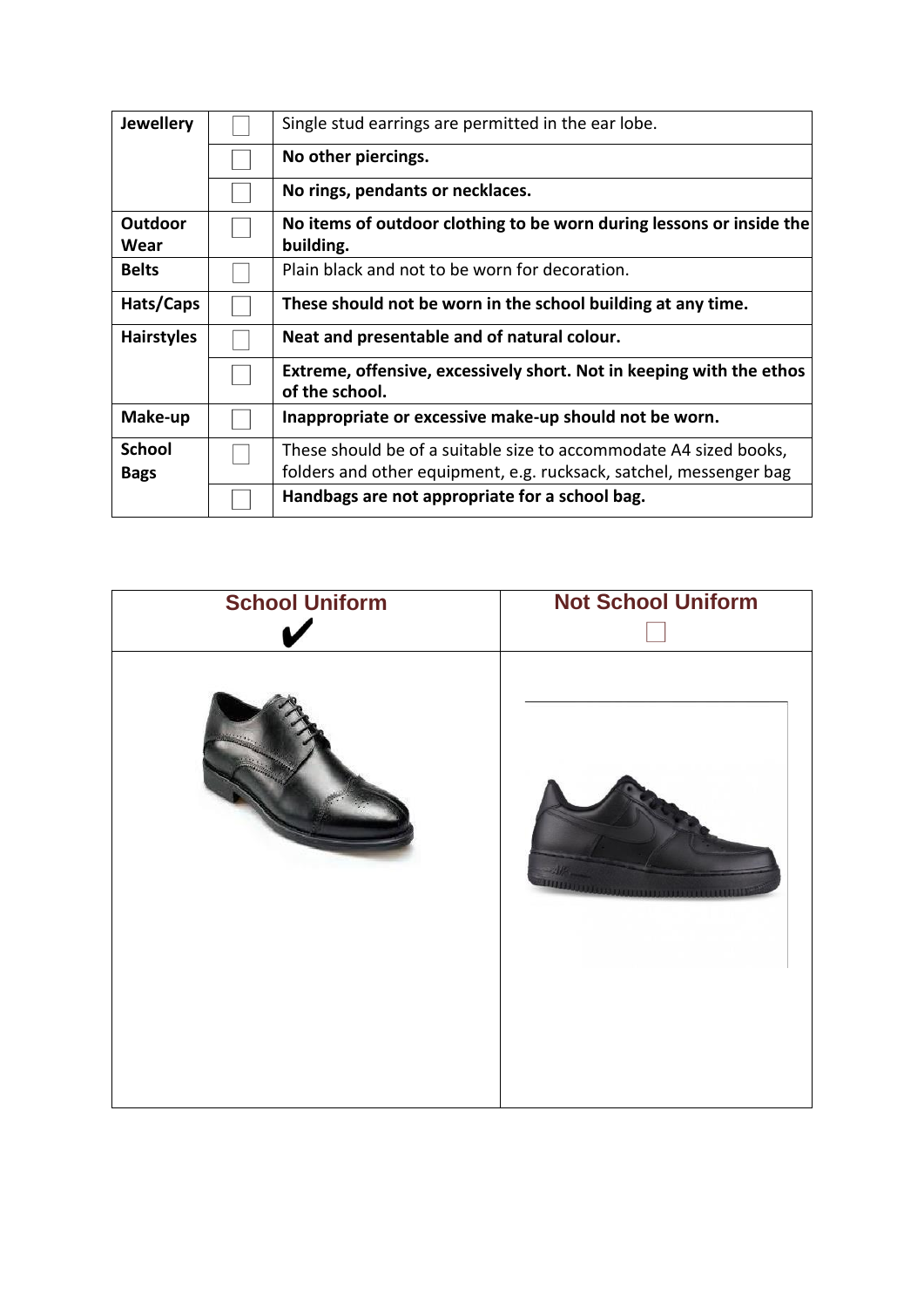